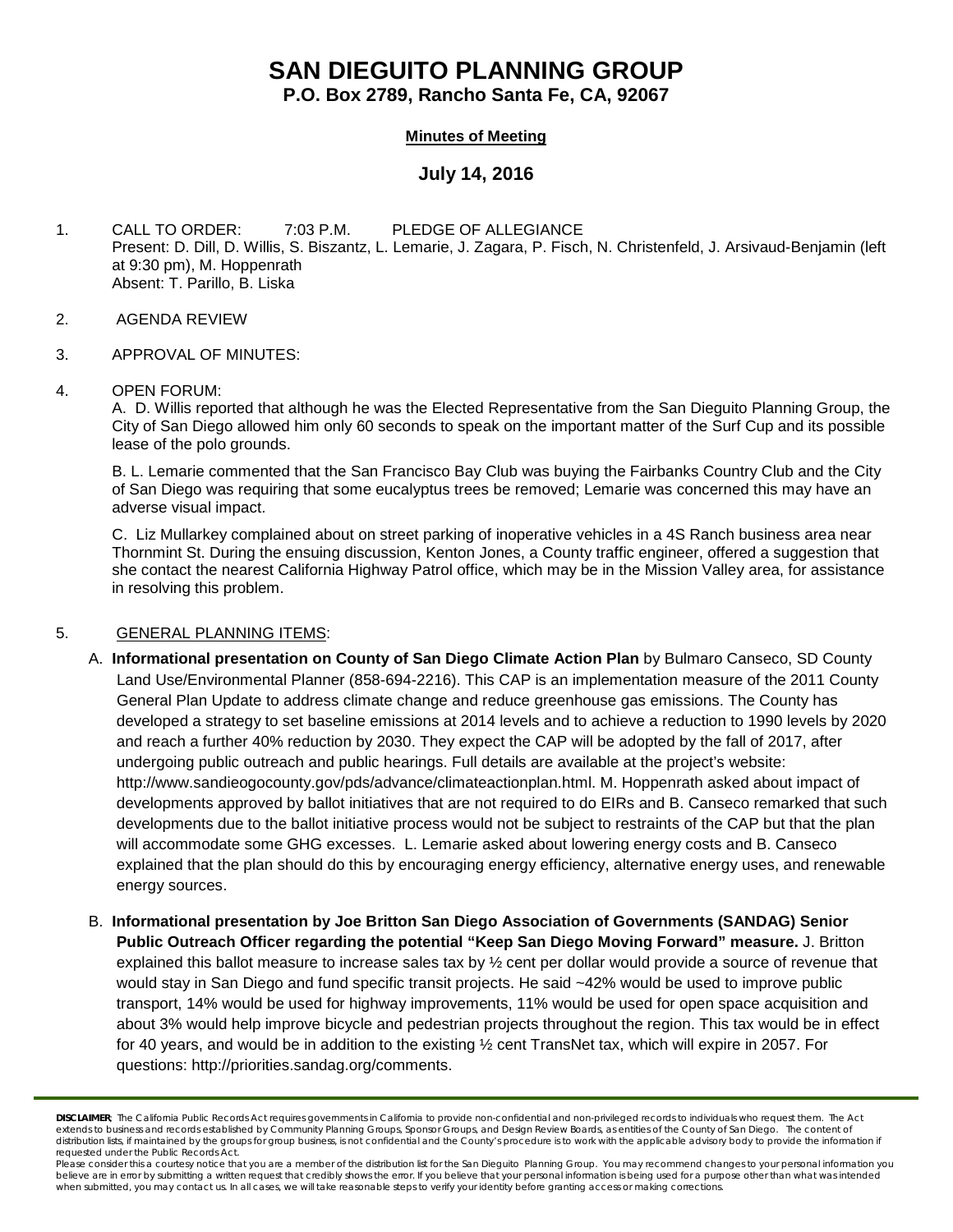- C. **Informational presentation by Orelia DeBraal, [Orelia.DeBraal@sdcounty.ca.gov](mailto:Orelia.DeBraal@sdcounty.ca.gov) 858-694-2691, and Kenton Jones, County Dept of Public Works, recommending to the Board of Supervisors a revision to the current annual assessment of \$6.48 (per benefit unit) for the San Diego County Street Lighting District (District).** Revenues from the proposed fee increase to \$13.50 will be used to retrofit the remaining County-owned streetlights with energy efficient LED lights to reduce long-term operating and maintenance costs. This is an indirect benefit assessment and applies to those not necessarily living near streetlights. Street lighting is not permitted to be a "pay–on-use" fee system. J. Arsivaud-Benjamin asked how residents might find out if they would be charged this fee and was told this could be done by checking the information for individual parcel numbers on the assessor's website. Energy rates have increased 18% in the last two years and the charges on LED lighting have increased by 200% due to a change in the way SDG&E calculates charges. The public hearing is July 20<sup>th</sup> and the final confirmatory hearing is Aug. $3<sup>rd</sup>$ .
- D. **Informational presentation by Surf Cup Sports on plans for Del Mar Polo Fields**. By Rob Haskell [\(Rob@surfcup.com\)](mailto:Rob@surfcup.com) and Jeremy McDonald (jmcdonald@surfsoccer.com). Rob stressed that Surf Cup intends to keep only the historic uses, explaining that the grass must not be overused to keep it alive, with no increase in lighting, amplified noise, or number of events. There can be 64 horses stabled on the property. They anticipate area traffic problems to be reduced once the road widening project is completed. Surf Cup plans to make improvements to the facilities once they take over the lease. They hope to work with the neighbors to address concerns in a timely manner.
- E. **8210 Artesian Road residence code enforcement issue.** (PDS2016 ENFCOM-000144 County Code Enforcement Officer, Sheila Ligayon, PDS – Code Compliance Division. 858-505-6699). *Continued to August 11th*

## 6. MAJOR PROJECTS AND LAND USE ITEMS:

A. **PDS2015 TM5609, PDS2015 ER 15-08-020 Detached residential condominiums located at Steven Royce Dr & Linea del Cielo in Rancho Santa Fe.** Request for a Site Plan Waiver for the D Designator for proposed Retaining Walls for several properties within the Rancho Santa Fe Inn (assessor parcel numbers: 268-120-15, 17, 43, 45, 46 & 266-281-05). Applicant: Michael Smith for JMIR RSF Inn LLC/JMI Realty LLC 858-259-8212, ext 110; SDPG Member: Laurel Lemarie 858-756-2835.

**Motion**: By L. Lemarie, **second** by N. Christenfeld, to approve project as presented. **Vote:**  $a$ yes =  $8$  nos =  $0$  abstain =  $0$  absent/vacant =  $7$ 

- *B.* **PDS2016 STP 89-094M1 Application for site plan 'D' designator recommendation for replacing existing Delicias restaurant signage with new Ponsaty's signage at 6106 Paseo Delicias (APN 266- 271-20-00).** Applicant: TIPP Investments, LLC, represented by Jessica Engelman, [760-458-0023;](tel:760-458-0023) PDS Planner: Linda Vo, [858-495-5316;](tel:858-495-5316) SDPG member: Tim Parillo [415-238-6961.](tel:415-238-6961) *Continued to August 11th*
- C. **PDS2015 TPM-21232, APN 266-110-04, Discretionary permit for tentative parcel map for a minor subdivision on 7.12 acres on two parcels on east side of Via De Fortuna n/o San Elijo, RSF**. Owners: Steven J. Hamerslag & Jean Hamerslag, P.O. Box 730. RSF, CA 92067, PDS Planner Marisa Smith 858-694-2621; SDPG member: Tim Parillo [415-238-6961.](tel:415-238-6961) *Continued to August 11th*
- D. **PDS2016 VAR-16-002 Application for a variance to reduce front yard setback from 10 feet to 5 feet at 19434 4th Place in Del Dios. APN 272-025-06 Trust Account No. 2055572-D-04010.** Applicant: Janis Brown; PDS planner: Vincent Kattoula 858-694-3959; SDPG member: Nicholas Christenfeld 760-741- 1953.

**Motion**: By N. Christenfeld, **second** by J. Arsivaud-Benjamin, to approve reduction in rear front setback from 10 feet to 5 foot and approve existing footprint of house as built. **Vote:**  $ayes = 9$   $nos = 0$   $abstant = 6$ 

*DISCLAIMER; The California Public Records Act requires governments in California to provide non-confidential and non-privileged records to individuals who request them. The Act*  extends to business and records established by Community Planning Groups, Sponsor Groups, and Design Review Boards, as entities of the County of San Diego. The content of distribution lists, if maintained by the groups for group business, is not confidential and the County's procedure is to work with the applicable advisory body to provide the information if *requested under the Public Records Act.*

Please consider this a courtesy notice that you are a member of the distribution list for the San Dieguito Planning Group. You may recommend changes to your personal information you believe are in error by submitting a written request that credibly shows the error. If you believe that your personal information is being used for a purpose other than what was intended<br>when submitted, you may contact us.